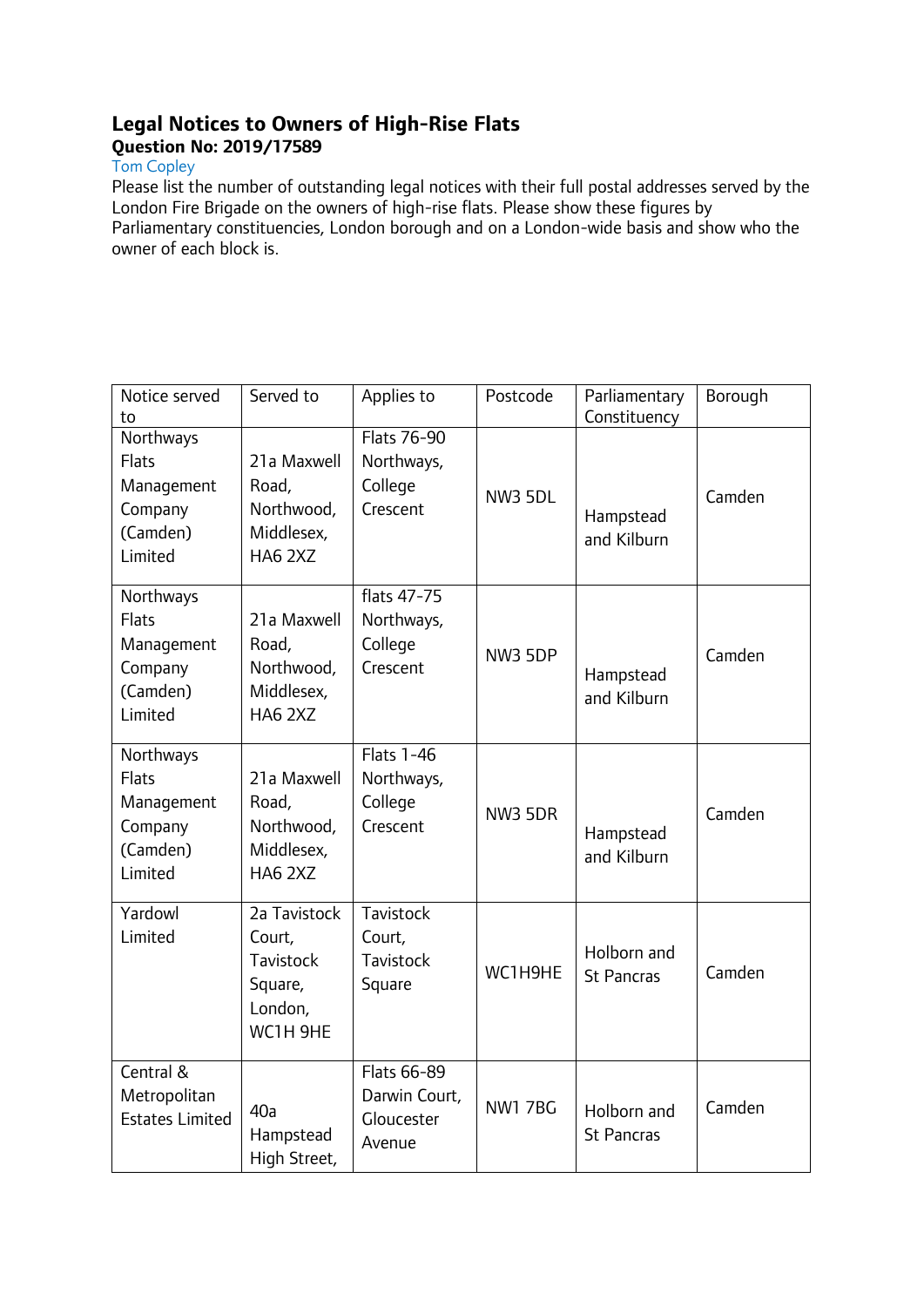|                                                     | London,<br>NW3 1QE                                                                                                                                                          |                                                            |                |                                  |         |
|-----------------------------------------------------|-----------------------------------------------------------------------------------------------------------------------------------------------------------------------------|------------------------------------------------------------|----------------|----------------------------------|---------|
| Central &<br>Metropolitan<br><b>Estates Limited</b> | 40a<br>Hampstead<br>High Street,<br>London,<br>NW3 1QE                                                                                                                      | <b>Flats 1-25</b><br>Darwin Court,<br>Gloucester<br>Avenue | <b>NW1 7BG</b> | Holborn and<br><b>St Pancras</b> | Camden  |
| Anderson,<br>Wilde & Harris<br>Limited              | c/o Interax<br>Accountancy<br>Services Ltd,<br>Basepoint<br>Oakfield<br>Close,<br>Tewkesbury<br><b>Business</b><br>Park,<br>Tewkesbury,<br>Gloucestersh<br>ire, GL20<br>8SD | Centre<br>Heights, 137<br>Finchley Road                    | NW36JG         | Hampstead<br>and Kilburn         | Camden  |
| Criterion<br>Capital Limited                        | 16 Babmaes<br>Street,<br>London,<br>SW1Y 6HD                                                                                                                                | Delta Point,<br>35 Wellesley<br>Road                       | CR02GU         | Croydon<br>Central               | Croydon |
| Premier Block<br>Management<br>Limited              | 727-729<br>High Road,<br>London,<br>N12 0BP                                                                                                                                 | Centrillion<br>Point, 2<br>Mason's<br>Avenue               | CR09WW         | Croydon<br>Central               | Croydon |
| HML PM Ltd                                          | 9-11 The<br>Quadrant,<br>Richmond,<br>Surrey, TW9<br>1 <sub>BP</sub>                                                                                                        | Pierrepoint,<br>Ross Road<br>South<br>Norwood              | <b>SE256SD</b> | Croydon<br>North                 | Croydon |
| Estates &<br>Management<br>Limited                  | <b>Berkeley</b><br>House, 304<br>Regents<br>Park Road,<br>London, N3<br>2JX                                                                                                 | 25 Altitude<br>apartments, 9<br>Altyre Road                | CR05BN         | Croydon<br>Central               | Croydon |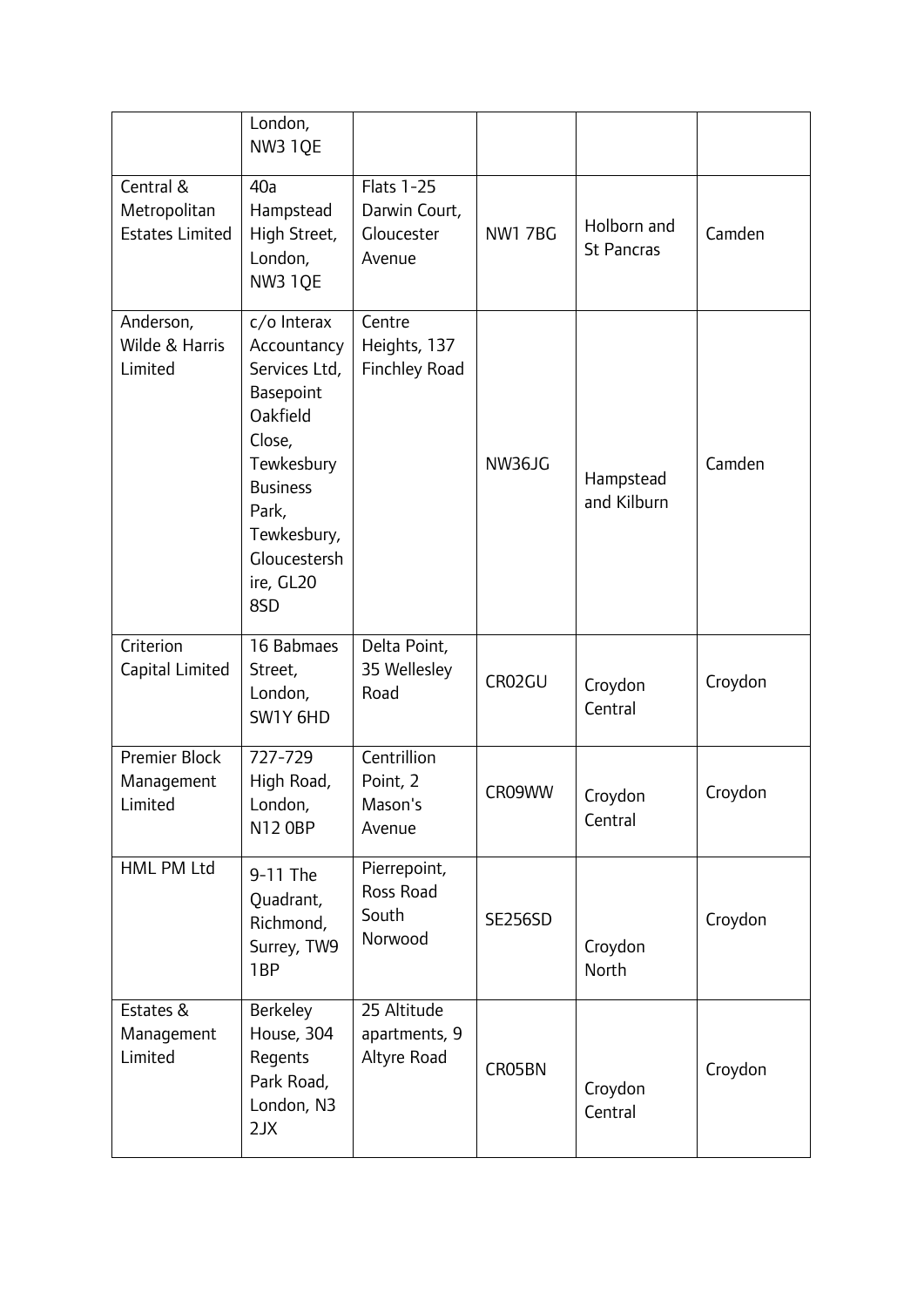| <b>Prime Property</b><br>Management          | Devonshire<br>House,<br>29/31<br>Elmfield<br>Road,<br>Bromley,<br>BR1 1LT                                               | Surrey House,<br>2 Scarbrook<br>Road                       | CR01SQ         | Croydon<br>Central                 | Croydon   |
|----------------------------------------------|-------------------------------------------------------------------------------------------------------------------------|------------------------------------------------------------|----------------|------------------------------------|-----------|
| <b>Edale Limited</b>                         | Unit 1,<br>Lavenham<br><b>Business</b><br>Park, Solent<br>Way<br>Whiteley,<br>Fareham,<br>Hampshire,<br><b>PO15 7FY</b> | Zodiac Court,<br>London Road                               | CR02RJ         | Croydon<br>North                   | Croydon   |
| London &<br>Quadrant<br><b>Housing Trust</b> | 29-35 West<br>Ham Lane,<br>Stratford,<br>London,<br>E15 4PH                                                             | <b>Flats 1-29</b><br>Richard Court,<br><b>Stanley Road</b> | W38FT          | <b>Ealing Central</b><br>and Acton | Ealing    |
| Peabody Trust                                | 45<br>Westminster<br>Bridge Road,<br>London, SE1<br>7JB                                                                 | <b>Flats 2-11</b><br>Valley House,<br>Manor Road           | <b>W13 OEW</b> | Ealing North                       | Ealing    |
| Peabody Trust                                | 45<br>Westminster<br>Bridge Road,<br>London, SE1<br>7JB                                                                 | Flats 12-34<br>Valley House,<br>Manor Road                 | <b>W13 OEW</b> | <b>Ealing North</b>                | Ealing    |
| Peabody Trust                                | 45<br>Westminster<br>Bridge Road,<br>London, SE1<br>7JB                                                                 | Flats 37-44<br>Valley House,<br>Manor Road                 | <b>W13 OEW</b> | <b>Ealing North</b>                | Ealing    |
| Greenwich<br>Square Limited                  | 155<br>Moorgate,<br>London,<br>EC2M 6XB                                                                                 | 9 Hazel Lane,<br>Greenwich                                 | SE100FY        | Greenwich<br>and Woolwich          | Greenwich |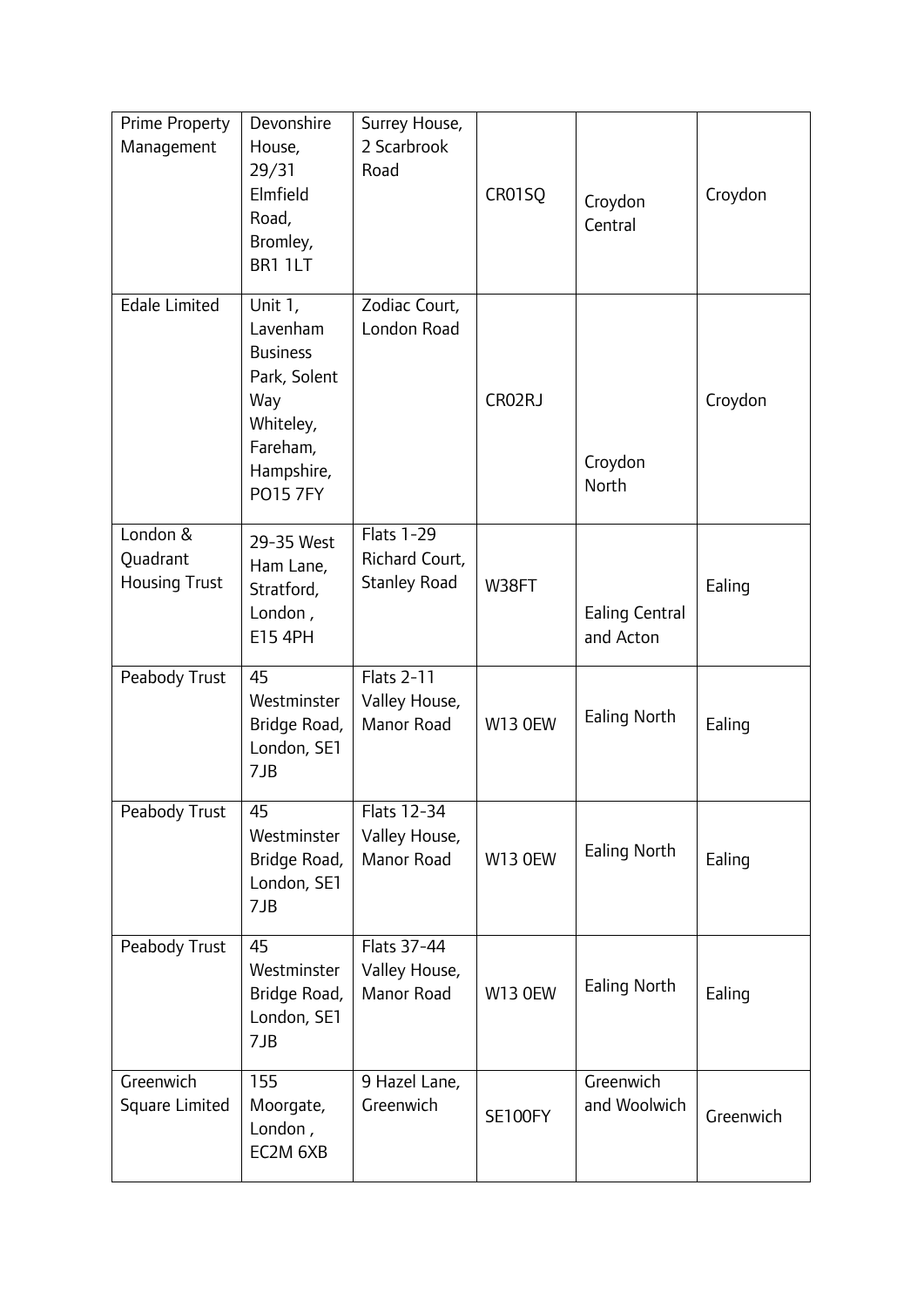| Greenwich<br>Square Limited        | Greenwich<br>Square<br>Limited, 155<br>Moorgate,<br>London,<br>EC2M 6XB                                     | 1 Hazel Lane,<br>Greenwich                                    | SE100FY       | Greenwich<br>and Woolwich                  | Greenwich                     |
|------------------------------------|-------------------------------------------------------------------------------------------------------------|---------------------------------------------------------------|---------------|--------------------------------------------|-------------------------------|
| London Block<br>Management<br>Ltd  | London<br><b>Block</b><br>Managemen<br>t Ltd, 4th<br>Floor, 9<br>White Lion<br>Street,<br>London, N1<br>9PD | Babbage<br>Point, 20<br>Norman Road                           | SE109FA       | Greenwich<br>and Woolwich                  | Greenwich                     |
| Velvetgrove<br>Ltd                 | <b>New</b><br>Burlington<br>House, 1075<br>Finchley<br>Road,<br>London,<br>NW11 OPU                         | Westside<br>Lodge, 1<br><b>Broadview</b><br>Place,<br>Hackney | E59SE         | Hackney<br>North and<br>Stoke<br>Newington | Hackney                       |
| A2Dominion<br><b>Homes Limited</b> | The Point,<br>37 North<br>Wharf Road,<br>London, W2<br>1BD                                                  | Monk court,<br>2a Wormholt<br>Road                            | <b>W120NJ</b> | Hammersmith                                | Hammersmit<br>h and<br>Fulham |
| Verondy Ltd                        | 113 Brent<br>Street,<br>Hendon,<br>London,<br><b>NW4 2DX</b>                                                | Avenue<br>Heights, 3-5<br>Avenue Road,<br>Hornsey             | N65DS         | Hornsey and<br>Wood Green                  | Haringey                      |
| Columbia<br><b>Estates Limited</b> | Columbia<br><b>Estates</b><br>Limited,<br>Oakwood<br>House, 414-<br>422<br>Hackney<br>Road,                 | Bovis House,<br>142 Northolt<br>Road                          | HA20EG        | <b>Harrow West</b>                         | Harrow                        |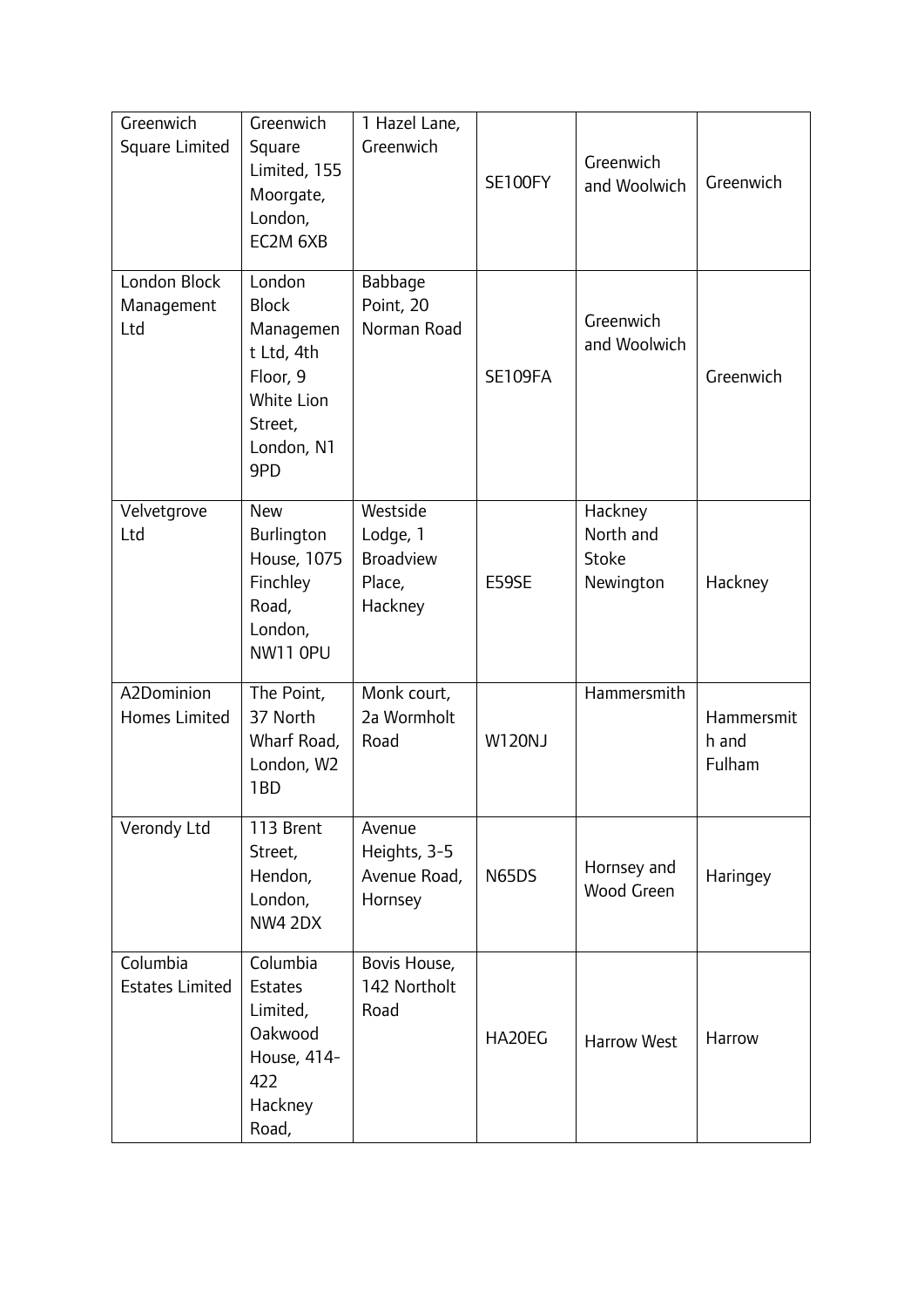|                                                  | London, E2<br>7SY                                                                         |                                                                |                |                                    |                           |
|--------------------------------------------------|-------------------------------------------------------------------------------------------|----------------------------------------------------------------|----------------|------------------------------------|---------------------------|
| Citicorp<br>Limited                              | Jon Avol &<br>Associates,<br>204 Field<br>End Road,<br>Eastcote,<br>Middlesex,<br>HA5 1RD | <b>Bellevue</b><br>Court, 141-<br>149 Staines<br>Road          | TW33JB         | Feltham and<br>Heston              | Hounslow                  |
| Peabody Trust                                    | 45<br>Westminster<br>Bridge Road,<br>London, SE1<br>7JB                                   | Flats 50-132,<br>Muriel street,<br>Islington                   | N1 9QU         | Islington<br>South and<br>Finsbury | Islington                 |
| Lexington<br>Apartments<br>Management<br>Limited | Avs<br>Consulting,<br>21a Maxwell<br>Road,<br>Northwood,<br>Middlesex,<br>HA6 2XZ         | Lexington<br>Apartments,<br>40 City Road,<br>Islington         | EC1Y2AN        | Islington<br>South and<br>Finsbury | Islington                 |
| Allsop Letting<br>And<br>Management<br>Limited   | 8th Floor,<br>Platform,<br><b>New Station</b><br>Street,<br>Leeds, LS1<br>4JB             | 137<br>Kensington<br>High Street,<br>London                    | <b>W86SU</b>   | Kensington                         | Kensington<br>and Chelsea |
| Campden Hill<br><b>Gate Limited</b>              | 94 Park<br>Lane,<br>Croydon,<br>Surrey, CRO<br>1JB                                        | Campden Hill<br>Gate, Duchess<br>of Bedford's<br>Walk          | W87QH          | Kensington                         | Kensington<br>and Chelsea |
| London<br>Borough of<br>Lambeth                  | Lambeth<br>Service<br>Centre, PO<br>Box 41091,<br>London,<br><b>SW2 1XZ</b>               | Flats 121 -<br>396,<br>Southwyck<br>House,<br>Moorland<br>Road | SW98TN         | Dulwich and<br>West<br>Norwood     | Lambeth                   |
| Sterling<br>Estates                              | Stanmore<br>House, 1st                                                                    | Norwich<br>House, 11                                           | <b>SW161DG</b> |                                    | Lambeth                   |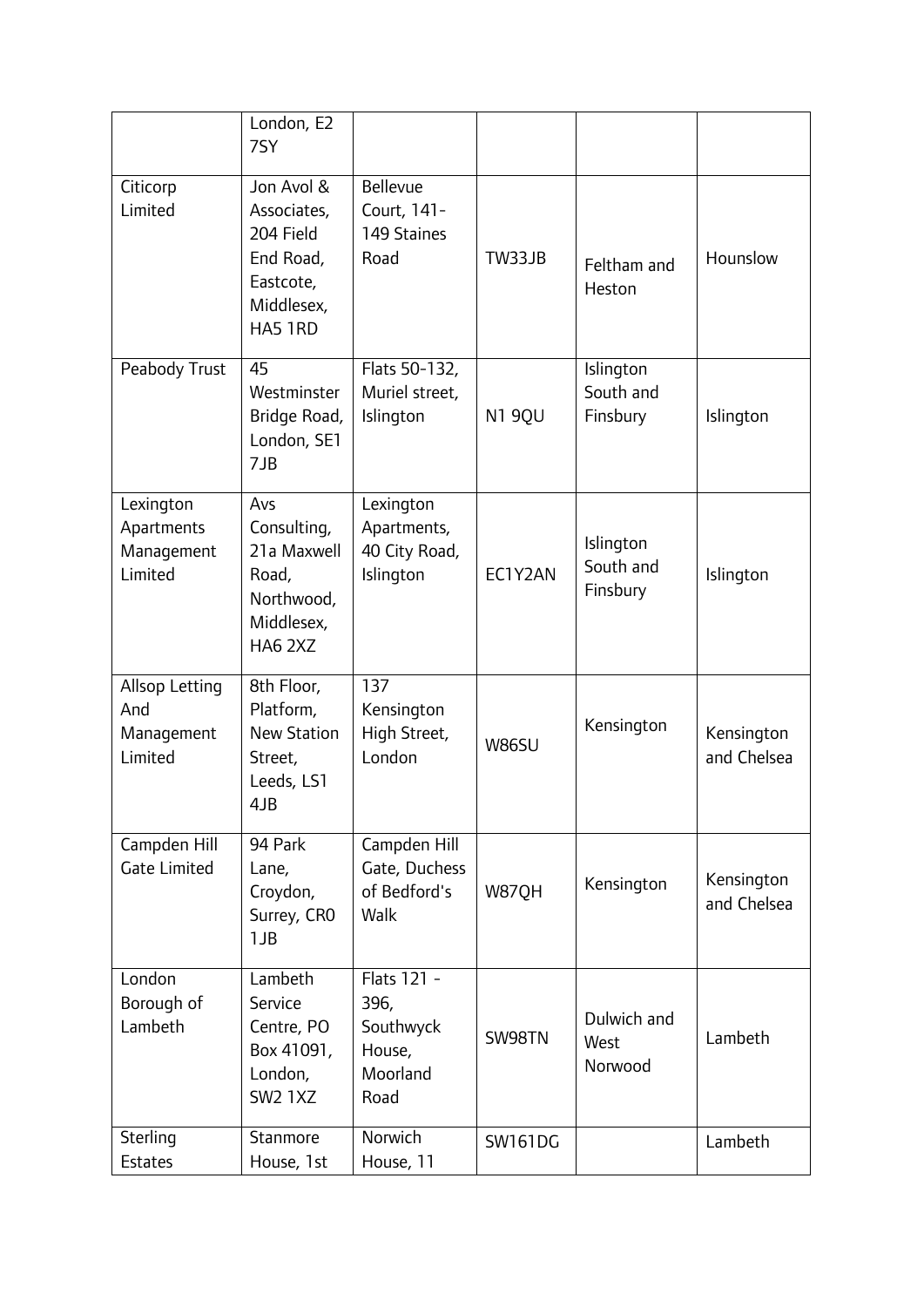| Management<br>Limited                                                 | Floor, 15-19<br>Church<br>Road,<br>Stanmore,<br>Middlesex,<br>HA7 4AR                      | Streatham<br>high Road                                              |                | Streatham              |                            |
|-----------------------------------------------------------------------|--------------------------------------------------------------------------------------------|---------------------------------------------------------------------|----------------|------------------------|----------------------------|
| Peabody<br>Housing<br>Association                                     | 45<br>Westminster<br>Bridge Road,<br>London, SE1<br>7JB                                    | Arden House,<br>$52 - 54$<br>Thurston<br>Road,<br>Ladywell          | <b>SE137GT</b> | Lewisham,<br>Deptford  | Lewisham                   |
| Ballymore<br>Asset<br>Management<br>Limited                           | 4th Floor,<br>161 Marsh<br>Wall,<br>London,<br>E14 9SJ                                     | Liner house,<br>flats 57-126,<br>Admiralty<br>avenue,<br>Silvertown | E16 2SJ        | East Ham               | Newham                     |
| London<br>Borough of<br>Redbridge                                     | Redbridge<br>Town Hall,<br>128-142<br>High Road,<br>Ilford, IG1<br>1 <sub>DD</sub>         | Flats 1-64, 1<br>Gardner Close,<br>Wanstead                         | <b>E112HN</b>  | Leyton and<br>Wanstead | Redbridge                  |
| Redbridge<br>Homes Limited                                            | <b>Suite 172,</b><br>179<br>Whiteladies<br>Road,<br>Clifton,<br>Bristol, Avon<br>, BS8 2AG | Block 112 to<br>142, Gardner<br>Close,<br>Wanstead                  | <b>E112HP</b>  | Leyton and<br>Wanstead | Redbridge                  |
| JFM Block &<br>Estate<br>Management<br><b>LLP</b>                     | Middlesex<br>House, 130<br>College<br>Road,<br>Harrow, HA1<br>1BQ                          | <b>Bromwich</b><br>house, 45<br>Howson<br>Terrace                   | <b>TW106RU</b> | Richmond<br>Park       | Richmond<br>upon<br>Thames |
| Property<br>Maintenance &<br>Management<br><b>Services</b><br>Limited | 4th Floor,<br>Tuition<br>House, 27-<br>37 St<br>George's<br>Road,                          | The Albany,<br>Flats 1-21,<br>$67 - 69$<br>Woodcote<br>Road         | SM6 OPS        |                        | Sutton                     |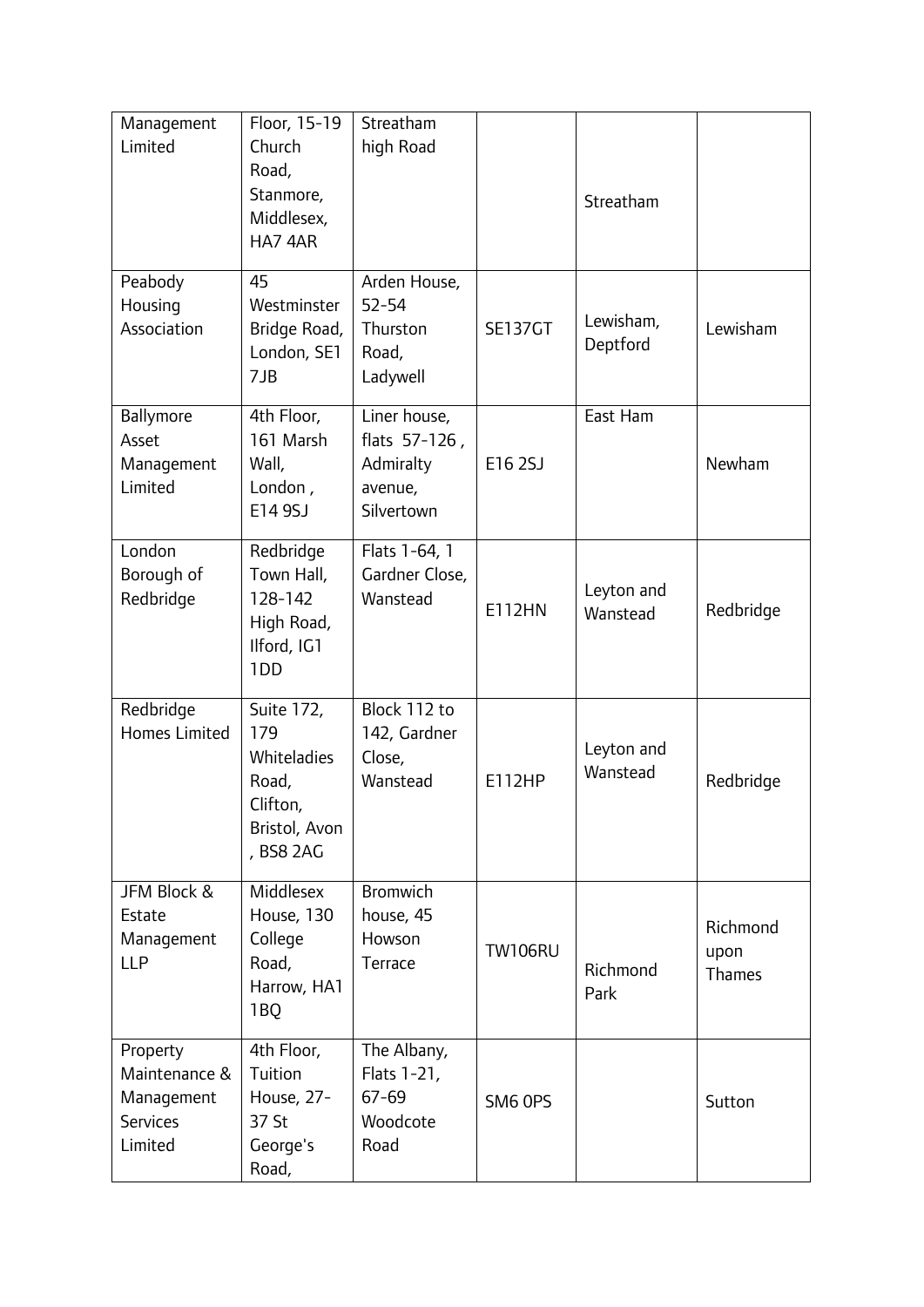|                                              | Wimbledon,                |                      |         | Carshalton |                |
|----------------------------------------------|---------------------------|----------------------|---------|------------|----------------|
|                                              | London,                   |                      |         | and        |                |
|                                              | <b>SW19 4EU</b>           |                      |         | Wallington |                |
|                                              |                           |                      |         |            |                |
| Property                                     | 4th Floor,                | The Albany,          |         |            |                |
| Maintenance &                                | Tuition                   | Flats 22-42,         |         |            |                |
| Management                                   | House, 27-                | Woodcote             |         |            |                |
| <b>Services</b>                              | 37 St                     | Road                 |         | Carshalton |                |
| Limited                                      | George's                  |                      | SM6 OPS | and        | Sutton         |
|                                              | Road,                     |                      |         | Wallington |                |
|                                              | Wimbledon,                |                      |         |            |                |
|                                              | London,                   |                      |         |            |                |
|                                              | <b>SW19 4EU</b>           |                      |         |            |                |
| Harrow                                       | 6 Lind Road,              | Hendfield            |         | Carshalton |                |
| Management                                   | Sutton,                   | Court, 22            |         | and        |                |
| Limited                                      | Surrey, SM1               | Beddington           | SM60JQ  | Wallington | Sutton         |
|                                              | 4PJ                       | gardens              |         |            |                |
|                                              |                           |                      |         |            |                |
| <b>Tower Hamlets</b><br><b>Homes Limited</b> | 2nd Floor,<br>City Reach, | Randall<br>House, 20 |         |            |                |
|                                              | 5 Greenwich               | <b>Woodall Close</b> |         |            | Tower          |
|                                              | View Place,               |                      | E140QN  |            | <b>Hamlets</b> |
|                                              | London, E14               |                      |         | Poplar and |                |
|                                              | 9NN                       |                      |         | Limehouse  |                |
|                                              |                           |                      |         |            |                |
| One Housing                                  | Atelier                   | Phoenix              |         | Poplar and |                |
| <b>Group Limited</b>                         | House, 64                 | Heights East,        |         | Limehouse  | Tower          |
|                                              | Pratt Street,             | 4 Mastmaker          | E149AJ  |            | <b>Hamlets</b> |
|                                              | London,                   | Road                 |         |            |                |
|                                              | NW1 ODL                   |                      |         |            |                |
| Phoenix                                      | KFH House,                | Wimhurst             |         |            |                |
| <b>Broomfield</b>                            | 5 Compton                 | <b>Court, 168</b>    |         |            |                |
| <b>Street</b>                                | Road,                     | Upper North          | E146TW  |            | Tower          |
| Management                                   | Wimbledon,                | <b>Street</b>        |         | Poplar and | Hamlets        |
| Company                                      | London,                   |                      |         | Limehouse  |                |
| Limited                                      | <b>SW19 7QA</b>           |                      |         |            |                |
| Phoenix                                      | KFH House,                | Steevens             |         |            |                |
| <b>Broomfield</b>                            | 5 Compton                 | Court, 15            |         |            |                |
| <b>Street</b>                                | Road,                     | Guthridge            |         | Poplar and | Tower          |
| Management                                   | Wimbledon,                | Close                | E146UG  | Limehouse  | <b>Hamlets</b> |
| Company                                      | London,                   |                      |         |            |                |
| Limited                                      | <b>SW19 7QA</b>           |                      |         |            |                |
|                                              |                           |                      |         |            |                |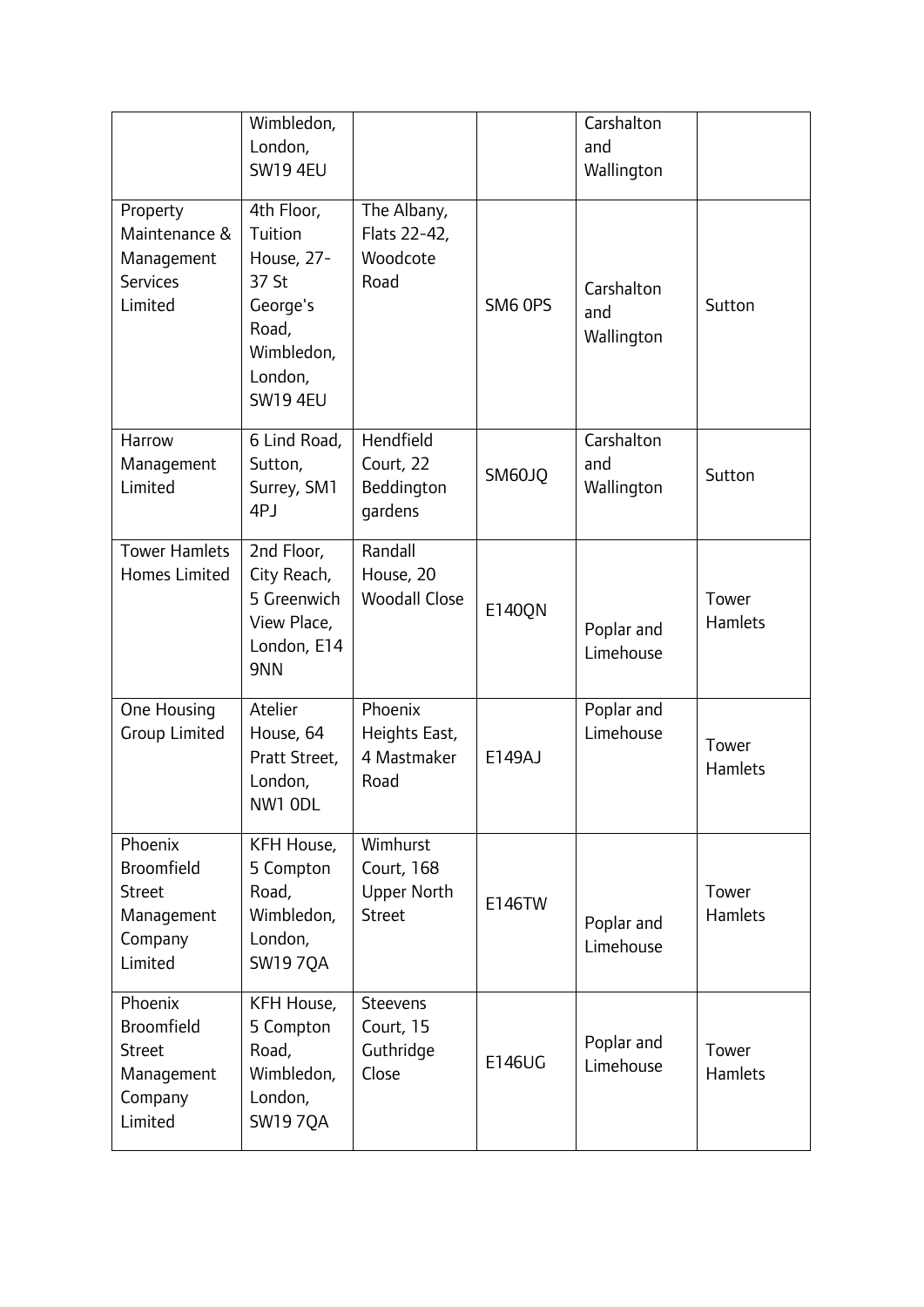| <b>Tower Hamlets</b><br><b>Homes Limited</b>                   | Second<br>Floor, City<br>Reach, 5<br>Greenwich<br>View Place,<br>London, E14<br>9NN                | <b>Brodick</b><br>House, Saxon<br>Road                 | E35HH          | <b>Bethnal Green</b><br>and Bow | Tower<br><b>Hamlets</b> |
|----------------------------------------------------------------|----------------------------------------------------------------------------------------------------|--------------------------------------------------------|----------------|---------------------------------|-------------------------|
| Rendall &<br><b>Rittner Limited</b>                            | Portsoken<br><b>House, 155</b><br>$-157$<br>Minories,<br>London,<br>EC3N 1LJ                       | Orbis Wharf,<br><b>Bridges Court</b><br>Road           | <b>SW113GW</b> | <b>Battersea</b>                | Wandsworth              |
| Rendall &<br><b>Rittner Limited</b>                            | Portsoken<br><b>House, 155</b><br>$-157$<br>Minories,<br>London,<br>EC3N 1LJ                       | Vicentia<br>Court, Bridges<br>Court Road               | <b>SW113GY</b> | <b>Battersea</b>                | Wandsworth              |
| Warwick<br><b>Estates</b><br>Property<br>Management<br>Limited | Unit 7, Astra<br>Centre,<br>Harlow,<br>Essex, CM20<br>2BN                                          | Constance<br>Court, 10<br>Chatfield<br>Road            | <b>SW113GQ</b> | <b>Battersea</b>                | Wandsworth              |
| Allsop Place<br>Management<br>Limited                          | 94 Park<br>Lane,<br>Croydon,<br>Surrey, CRO<br>1JB                                                 | Cornwall<br>House, 7<br>Allsop Place                   | NW15BF         | Westminster<br>North            | Westminster             |
| Lancaster Gate<br>Housing<br>Association<br>Limited            | <b>Barrie Estate</b><br>Office,<br>Gilray<br>House,<br>Gloucester<br>Terrace,<br>London, W2<br>3DF | flats $1-12$<br>Gilroy House,<br>Gloucester<br>Terrace | <b>W2 3DF</b>  | Westminster<br>North            | Westminster             |
| Lancaster Gate<br>Housing                                      | <b>Barrie Estate</b><br>Office,<br>Gilray<br>House,                                                | Flats 25-36<br>Gilroy House,                           | <b>W2 3DF</b>  |                                 | Westminster             |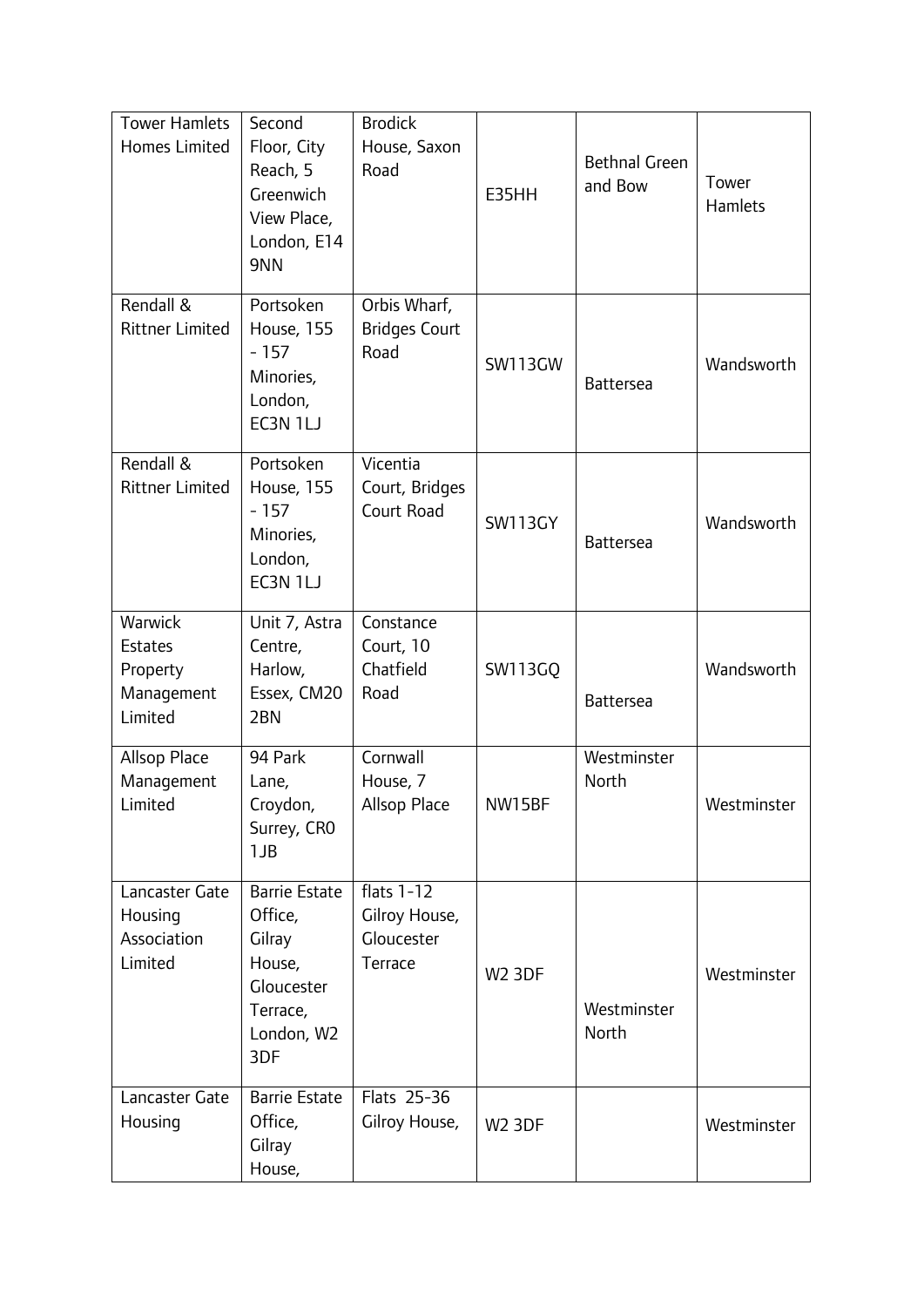| Association<br>Limited                              | Gloucester<br>Terrace,<br>London, W2<br>3DF                                                                                              | Gloucester<br>Terrace                                       |               | Westminster<br>North                   |             |
|-----------------------------------------------------|------------------------------------------------------------------------------------------------------------------------------------------|-------------------------------------------------------------|---------------|----------------------------------------|-------------|
| Lancaster Gate<br>Housing<br>Association<br>Limited | <b>Barrie Estate</b><br>Office,<br>Gilray<br>House,<br>Gloucester<br>Terrace,<br>London, W2<br>3DF                                       | flats 13-24<br>Garson House,<br>Gloucester<br>Terrace       | <b>W2 3DG</b> | Westminster<br>North                   | Westminster |
| Aberdeen &<br>Cunningham<br>Properties<br>Limited   | C/O Niren<br>Blake LLP,<br>Solar House,<br>2nd Floor,<br>915 High<br>Road, North<br>Finchley,<br>London,<br>N12 8QJ                      | Aberdeen<br>Court, Maida<br>Vale                            | W91AF         | Westminster<br>North                   | Westminster |
| F.W. Gapp<br>(Management<br>Services)<br>Limited    | Caxton Gate,<br>32 Caxton<br>Road,<br>London,<br><b>W12 8AJ</b>                                                                          | Aberdeen<br>Court, Maida<br>Vale                            | W91AF         | Westminster<br>North                   | Westminster |
| Westminster<br><b>City Council</b>                  | City Hall, 64<br>Victoria<br>Street,<br>London,<br>SW1E 6QP                                                                              | George Eliot<br>House,<br>Vauxhall<br><b>Bridge Road</b>    | SW1V1RU       | Cities of<br>London and<br>Westminster | Westminster |
| Lancaster Gate<br>Housing<br>Association<br>Limited | Lancaster<br>Gate<br>Housing<br>Association<br>Limited,<br><b>Barrie Estate</b><br>Office,<br>Gilray<br>House,<br>Gloucester<br>Terrace, | <b>Flats 1-12</b><br>Garson house,<br>Gloucester<br>Terrace | <b>W2 3DG</b> | Westminster<br>North                   | Westminster |